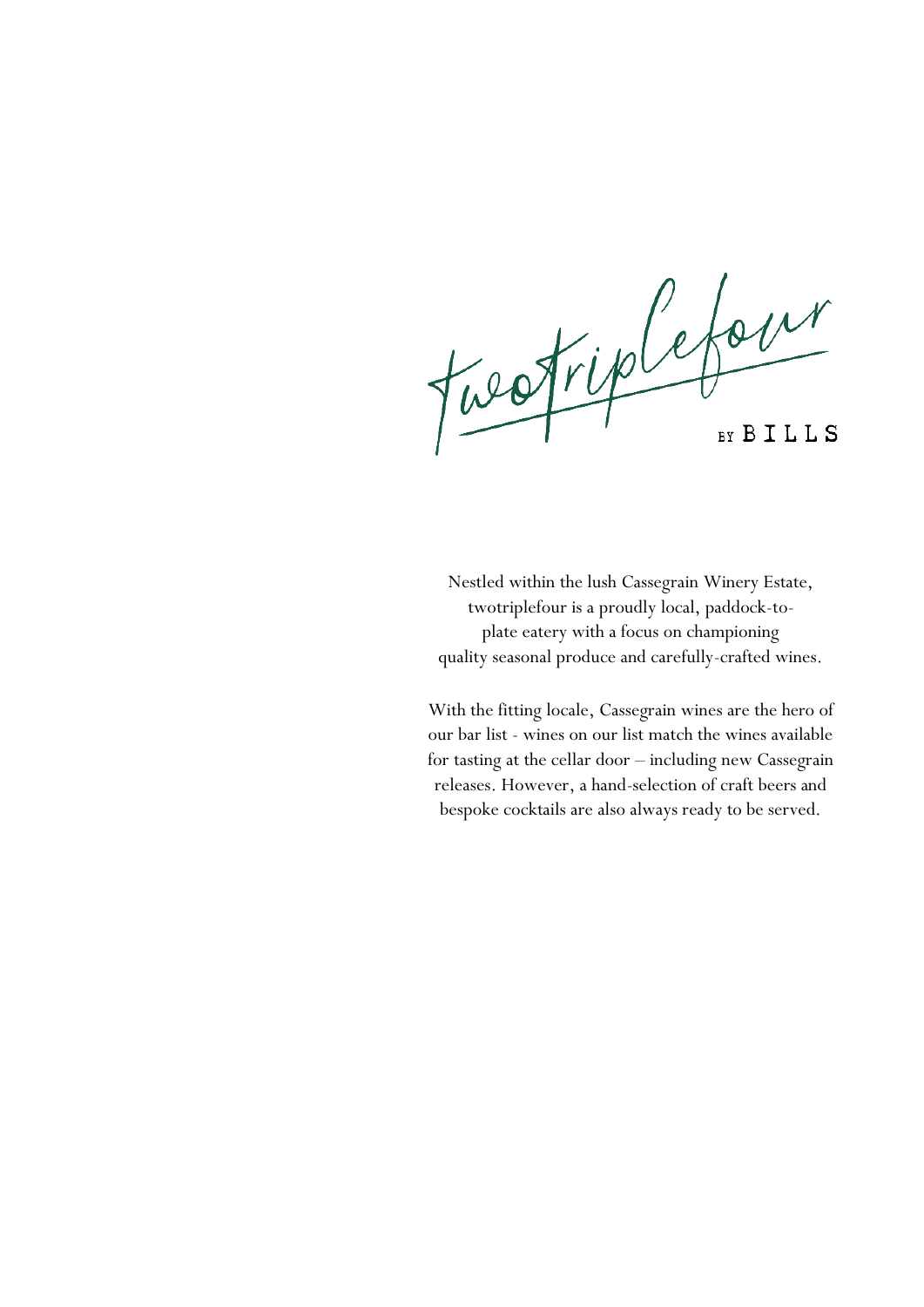### **COCKTAILS**

**LEMONGRASS + STRAWBERRY CAIPIROSKA** | 18 *Mobius Distilling* 38 Vodka, strawberries, lemongrass + basil syrup

**CHEEKY PEACH** | 19 Jack Daniel's Whiskey, peach, mint + ginger beer

**SPICY JERRY** | 19 Sailor Jerry Spiced Rum, *Healthy Hammered* lemon + lime kombucha, spiced syrup w/ star anise, cardamom, ginger, cinnamon + pepper

**KAFFIR LIME + GINGER MARGARITA** | 20 Espolon Tequila, Cointreau, kaffir lime + ginger syrup

**RHUBARB + RASPBERRY SOUR** | 20 *Sanctus Distilling* Gin, rhubarb + raspberry syrup, citrus + egg white

**APPLE PIE SOUR** | 20 *Mobius Distilling* Apple Pie Liqueur, *Mobius Distilling* 38 Vodka, citrus + egg white

**LEMON MYRTLE VODKA MOJITO** | 18 *Mobius Distilling* 38 Vodka, lemon myrtle syrup, mint, lime + soda

**BUTTERSCOTCH ESPRESSO MARTINI** | 19 Baileys Irish Cream, *Raleigh Winery* Butterscotch Cream, milk + *D.O.N.* espresso

### **BEERS**

**DRAFT** *ROTATING NSW CRAFT BEERS* 

Schooner 15oz | 9 *PRICING MAY VARY – PLEASE ASK YOUR SERVER*

Local Craft Beer Tasting Paddle | 15 *150ml of our 4 tap beers*

#### **TINNIES**

Heaps Normal Brewing Co*.* Non-Alcoholic XPA *CANBERRA, ACT* | 7 Sanctus Brewing Co. *Judicious* Mid Strength *3% TOWNSEND, NSW* | 8 Bucket Brewing Co*.* Black Lager *KEMPSEY, NSW* | 8 Wicked Elf Brewing Co. Pilsner *PORT MACQUARIE, NSW* | 10 Gallows Brewing Tropical Pale Ale *COFFS HARBOUR, NSW* | 10 Hope Estate *Tower Estate* Apple Cider *HUNTER VALLEY, NSW* | 8.5 Hope Estate *FKA* Passionfruit Cider *HUNTER VALLEY, NSW* | 8.5 Moorebeer Brewing Co*.* Vanilla Choc Porter *PORT MACQUARIE, NSW* | 10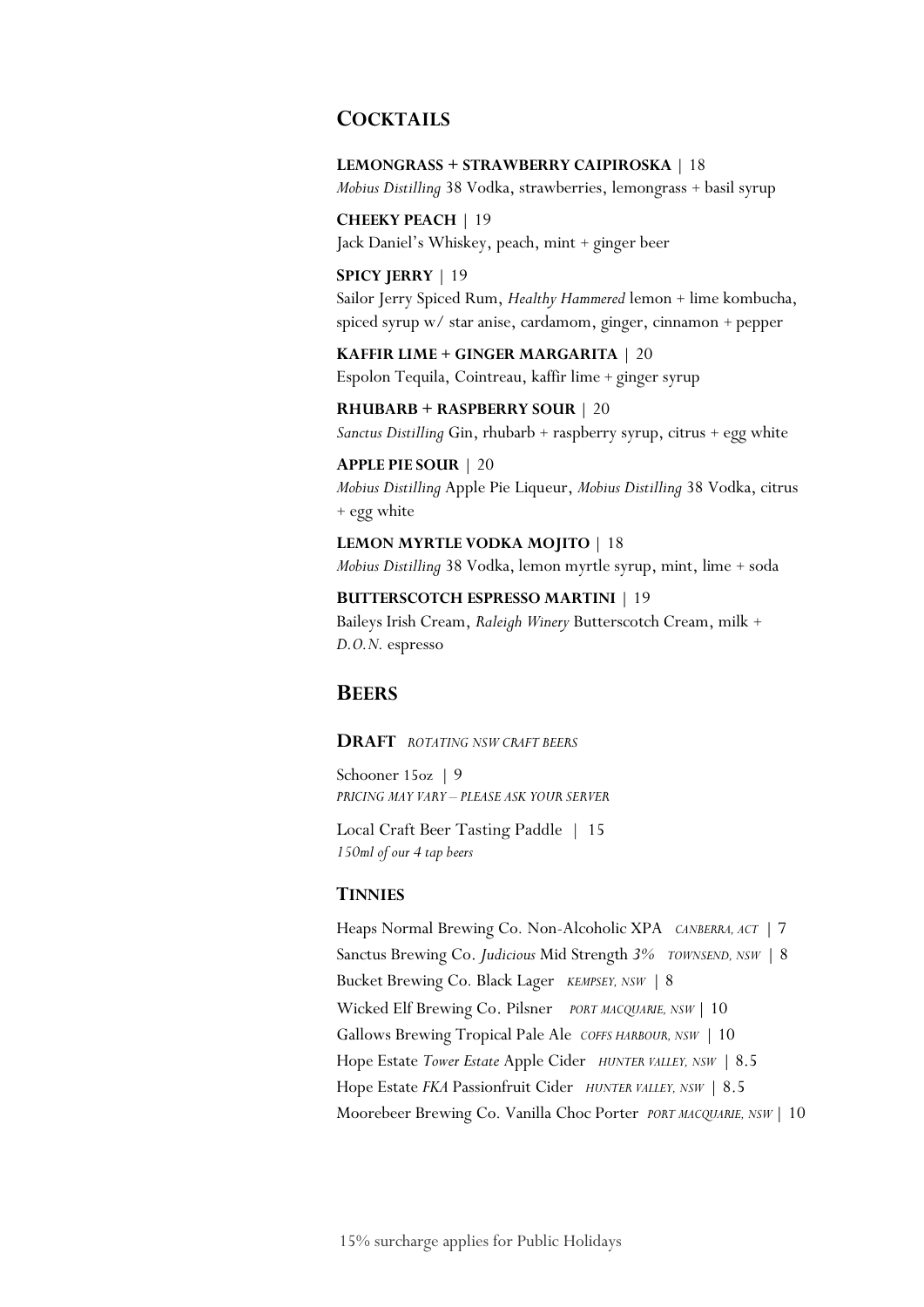# **CASSEGRAIN WINES**

# **SPARKLING**

| NV Blanc de Blanc NSW                     | 24   9 |
|-------------------------------------------|--------|
| NV Sparkling Rosé NSW                     | 24   9 |
| NV Edition Noir Chardonnay Pinot Noir NSW | 30     |

# **WHITE**

| 2021 Seasons Sauvignon Blanc HILLTOPS, NSW                       | 26 9         |
|------------------------------------------------------------------|--------------|
| 2021 White Label Chardonnay TUMBARUMBA/ CANBERRA DISTRICT, NSW   | 28   9       |
| 2018 Edition Noir Chardonnay CANBERRA DISTRICT, NSW              | 35           |
| 2016 Fromenteau Reserve Chardonnay ORANGE, NSW                   | 45           |
| 2019 Fromenteau Reserve Chardonnay TUMBARUMBA, NSW               | 60           |
| 2011 Fromenteau Reserve Chardonnay ORANGE/ NEW ENGLAND, NSW      | 55           |
| 2021 White Label Verdelho HUNTER VALLEY/ CENTRAL RANGES, NSW     | 28   9       |
| 2021 Edition Noir Fiano Viognier HILLTOPS, NSW                   | $32 \mid 10$ |
| 2017 Edition Noir Viognier HILLTOPS, NSW                         | 34           |
| 2017 EDN Three Tiers Viognier, Roussanne, Marsanne HASTINGS, NSW | 35           |
| 2021 Edition Noir Riesling CANBERRA DISTRICT, NSW                | 32           |

# **RED**

| 2019 EDN Syrah Pinot Noir CENTRAL RANGES/HILLTOPS/CANBERRA DISTRICT, NSW | 35           |
|--------------------------------------------------------------------------|--------------|
| 2017 Edition Noir Shiraz Pinot Noir CENTRAL RANGES, NSW                  | 32           |
| 2021 White Label Shiraz HILLTOPS, NSW                                    | $32 \mid 10$ |
| 2008 Reserve Shiraz NEW ENGLAND/ CENTRAL RANGES, NSW                     | 80           |
| 2017 Reserve Shiraz ORANGE/ HILLTOPS, NSW                                | 50           |
| 2019 Edition Noir Shiraz Sangiovese HILLTOPS, NSW                        | 35           |
| 2018 Edition Noir Sangiovese HILLTOPS, NSW                               | 32<br>10     |
| 2008 Reserve Falerne NEW ENGLAND/ CENTRAL RANGES, NSW                    | 80           |
| 2017 Reserve Falerne HILLTOPS/ORANGE, NSW                                | 55           |
| 2019 Edition Noir Merlot CENTRAL RANGES, NSW                             | 35           |
| 2018 White Label Merlot Cabernet Sauv. ORANGE/HILLTOPS, NSW              | 28   9       |
| 2019 Edition Noir Cabernet Sauvignon CENTRAL RANGES/HILLTOPS, NSW        | 35   11      |
| 2020 Edition Noir Chambourcin NORTHERN RIVERS, NSW                       | 35           |
| 2020 Edition Noir Barbera HILLTOPS, NSW                                  | 35           |